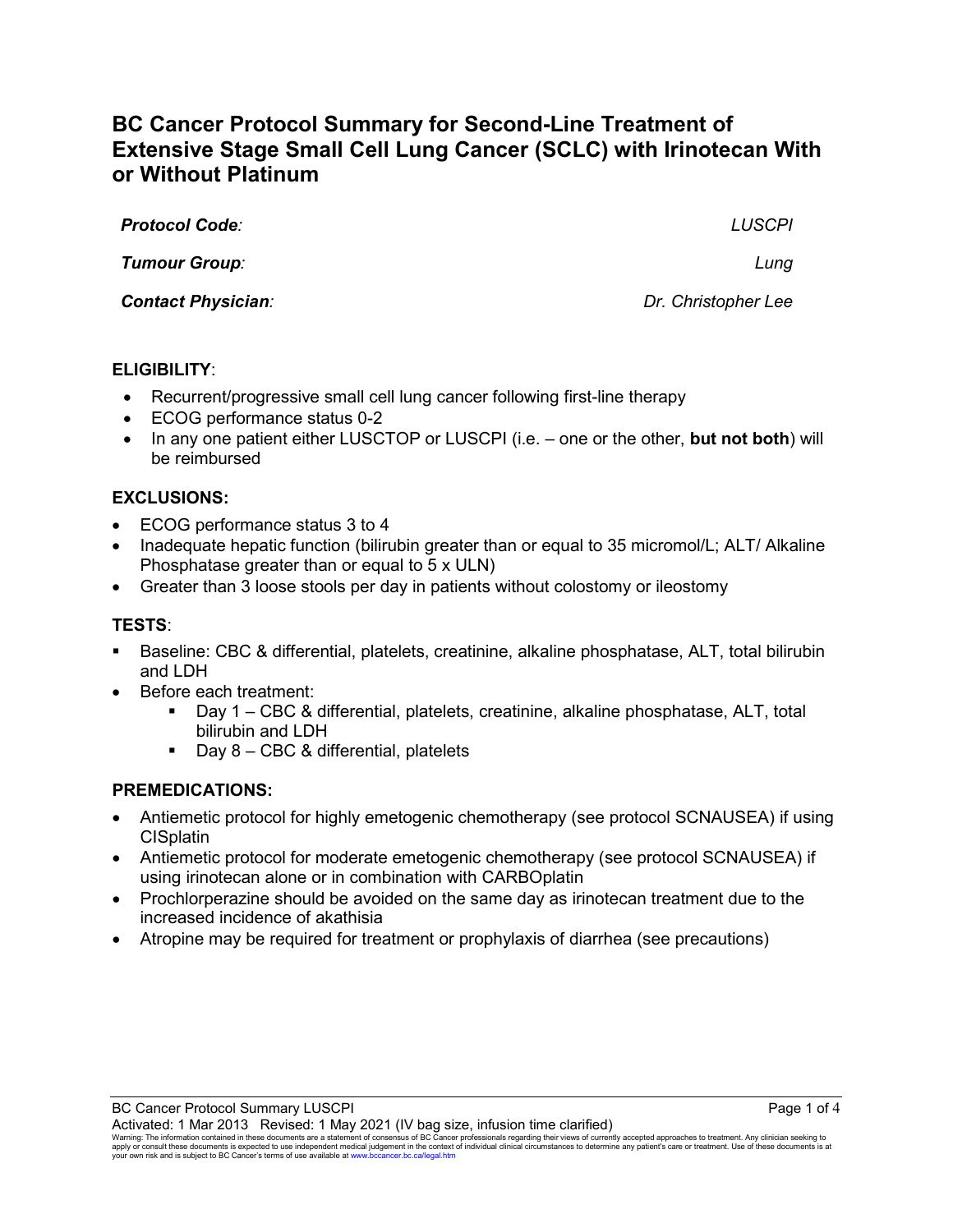## **TREATMENT:**

| Drug | Dose                                                    | <b>BC Cancer Administration Guideline</b>            |
|------|---------------------------------------------------------|------------------------------------------------------|
|      | irinotecan 50 mg/m <sup>2</sup> /day on day 1 and day 8 | IV in D5W 250 to 500 mL over 30 minutes<br>to 1 hour |

*Optional:*

| 75 mg/m <sup>2</sup> /day on day 1<br><b>CISplatin</b> | Prehydrate with NS 1000 mL over 1 hour,<br>then CISplatin IV in NS 500 mL with<br>potassium chloride 20 mEq, magnesium<br>sulfate 1 g, mannitol 30 g over 1 hour |
|--------------------------------------------------------|------------------------------------------------------------------------------------------------------------------------------------------------------------------|
|--------------------------------------------------------|------------------------------------------------------------------------------------------------------------------------------------------------------------------|

OR

| Dose = $AUC$ 5 x (GFR* + 25) | AUC 5 DAY 1 only<br>CARBOplatin | IV in NS 100 to 250 mL over 30 minutes. |
|------------------------------|---------------------------------|-----------------------------------------|
|------------------------------|---------------------------------|-----------------------------------------|

Repeat every 21 days until disease progression, unacceptable toxicity or 6 cycles

All patients should be advised to obtain an adequate supply of loperamide (IMODIUM®) with explicit instructions for the management of diarrhea.

\*GFR preferably from nuclear renogram, if not possible use:

GFR =  $\frac{N x (140\text{-age in years}) x wt (kg)}{s$  N = 1.04 (women) or 1.23 (men)

*The estimated GFR should be capped at 125 mL/min when it is used to calculate the initial CARBOplatin dose. When a nuclear renogram is available, this clearance would take precedence.* 

## **DOSE MODIFICATIONS**:

## **1. Hematology**:

#### **Day 1 of each cycle:**

| ANC $(x 10^9/L)$             |     | Platelets (x $10^9$ /L)         | Dose (both drugs) |
|------------------------------|-----|---------------------------------|-------------------|
| greater than or equal to 1.5 | and | greater than or equal to<br>100 | 100%              |
| less than $1.5$              | or  | less than 100                   | Delay*            |

**\*** If ANC less than 1.0 or platelets less than 75, consider dose reduction to 75%

BC Cancer Protocol Summary LUSCPI Page 2 of 4

Activated: 1 Mar 2013 Revised: 1 May 2021 (IV bag size, infusion time clarified)<br>Warning: The information contained in these documents are a statement of consensus of BC Cancer professionals regarding their views of curr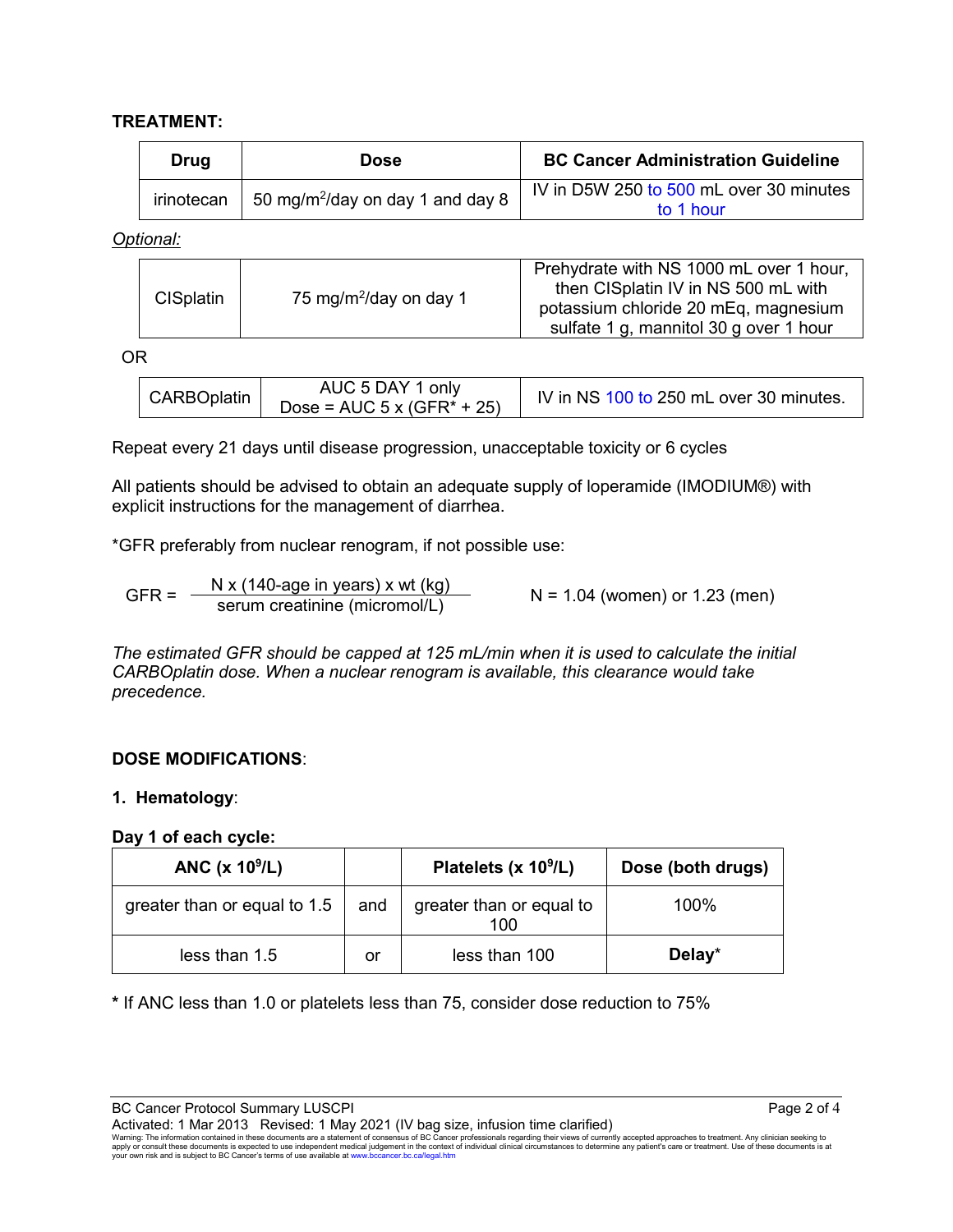## **Day 8 of each cycle:**

| ANC (x 10 <sup>9</sup> /L)   |     | Platelets (x 10 <sup>9</sup> /L) | <b>Irinotecan</b><br><b>Dose</b> |
|------------------------------|-----|----------------------------------|----------------------------------|
| greater than or equal to 1.5 | and | greater than or equal to 100     | 100%                             |
| 1.0 to less than 1.5         | or  | 75 to less than 100              | 85%                              |
| 0.5 to less than 1.0         | or  | 50 to less than 75               | 70%                              |
| less than 0.5                | or  | less than 50                     | Omit                             |

**2. Neutropenic Fever:** Delay, then consider dose reduction to 75% when resolved

## **3. Renal Dysfunction:**

| <b>Calculated Cr Clearance</b><br>(mL/min) | <b>CISplatin dose</b>                                                                         |
|--------------------------------------------|-----------------------------------------------------------------------------------------------|
| greater than or equal to 60                | 100%                                                                                          |
| 45 to less than 60                         | 80% CISplatin (same prehydration as 75 mg/m <sup>2</sup><br>dose) or go to CARBOplatin option |
| less than 45                               | Hold CISplatin or delay with additional IV fluids or go<br>to CARBOplatin option              |
| less than 30                               | Omit                                                                                          |

## **4. Diarrhea:**

| Grade    | <b>Diarrhea</b>                                        | <b>Irinotecan Dose</b> |
|----------|--------------------------------------------------------|------------------------|
| 1 to $2$ | Increase of up to 6 stools/day, or nocturnal stools or | 100%                   |
|          | moderate increase in loose watery colostomy output     |                        |
|          | Increase of 7 or more stools/day or incontinence,      | Delay until Grade      |
| $3$ to 4 | malabsorption, severe increase in loose water,         | 2 or less, then        |
|          | colostomy output, grossly bloody diarrhea, may         | reduce dose to         |
|          | require parenteral support                             | 75%                    |

## **PRECAUTIONS**:

- 1. **Diarrhea** may be life-threatening and requires prompt, aggressive treatment.
	- **Early diarrhea** or abdominal cramps occurring within the first 24 hours is treated with **atropine** IV or SC 0.3 to 1.2 mg. Prophylactic atropine may be required for subsequent treatments.
	- **Late diarrhea** must be treated with **loperamide** (eg, IMODIUM®). The loperamide dose is higher than recommended by the manufacturer. Instruct patient to have loperamide on hand and start treatment at the first poorly formed or loose stool, or earliest onset of more frequent stool than usual:
		- o **4 mg stat**
		- o **then 2 mg every 2 hours until diarrhea-free for 12 hours**
		- o may take 4 mg every 4 hours at night